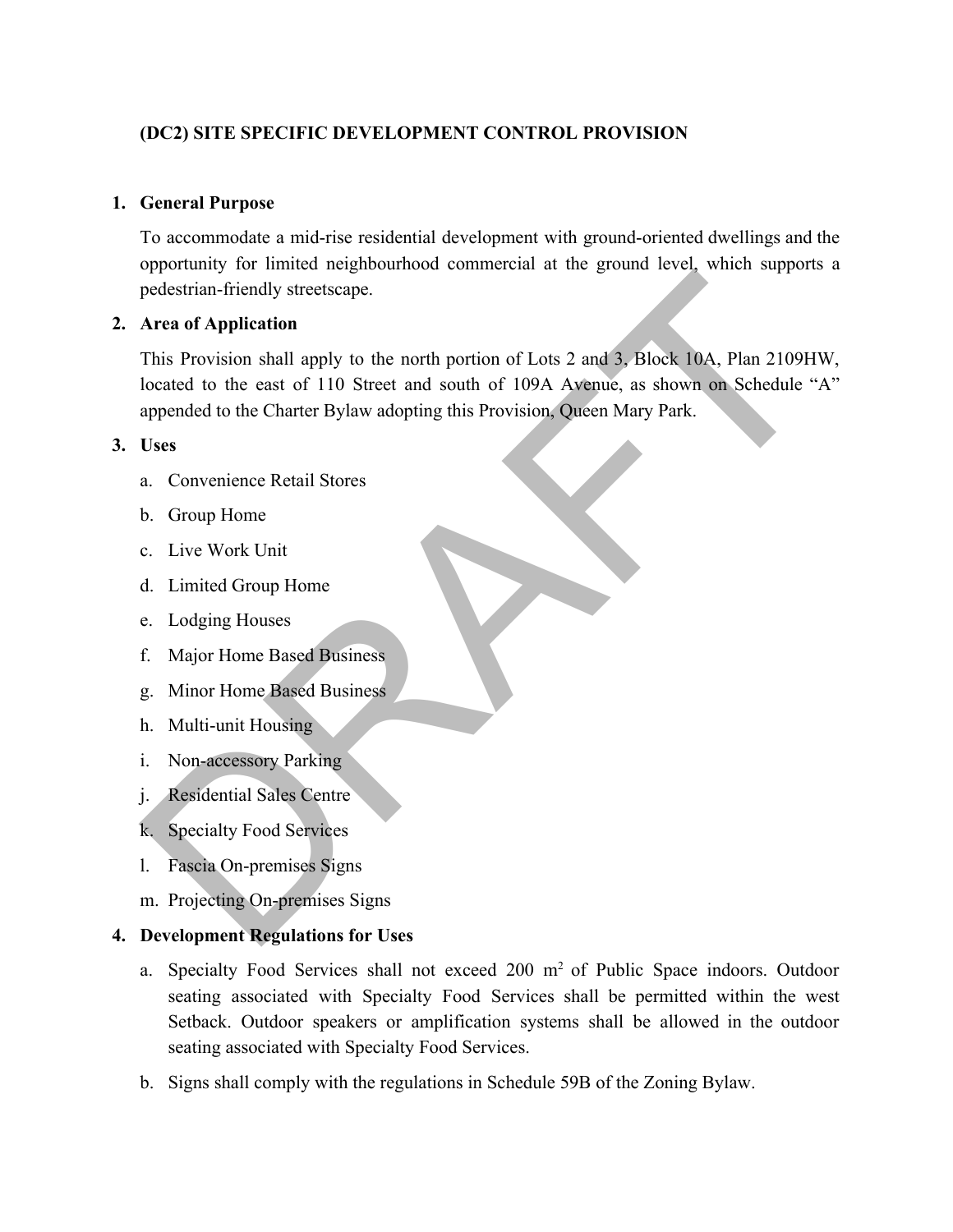c. A maximum of 10% of any glazing for Commercial Uses may be covered by Signs. The remainder of the glazing shall remain free from obstruction.

## **5. Development Regulations for Site Layout and Built Form**

- a. The development shall be in general conformance with the attached Appendices.
- b. The maximum Floor Area Ratio (FAR) shall be 3.0.
- c. The maximum number of Dwellings shall be 115.
- d. The maximum building Height shall be 28.0 m.
- e. Minimum Setbacks shall be as follows:
	- i. 3.0 m from the north Lot line except that any portion of the building greater than 9.0 m in Height shall have a minimum Setback of 4.5 m from the Lot line.
	- ii. 12.0 m from the south Lot line;
	- iii. 4.0 m from the east Lot line; and
	- iv. 11.0 m from the west Lot line.
- f. The portions of the Parking Garage below ground level shall not be subject to required Setbacks and may extend to all Lot lines provided there is sufficient soil capacity to support any required Landscaping, to the satisfaction of the Development Officer. This may be achieved by, but is not limited to, the use of planters and other acceptable green roof technologies. For the maximum number of Dwellings shall be 115.<br>
d. The maximum building Height shall be 28.0 m.<br>
e. Minimum Setbacks shall be as follows:<br>
i. 3.0 m from the north Lot line except that any portion of the building greate
- g. Building Stepbacks shall be as follows:
	- i. for the west Façade, the building shall have a minimum 4.0 m Stepback at a maximum Height of 15.5 m and an additional minimum 4.0 m Stepback at a maximum Height of 21.5 m; and
	- ii. for the east Façade, the building shall have a minimum 4.0 m Stepback at a maximum Height of 21.5 m.

### **6. Development Regulations for Building Design and Features**

- a. Principal building entrances for any Use shall be designed for universal accessibility. Level changes from the sidewalk to entrances of buildings shall be minimized. Sidewalk furniture and other elements shall be located out of the travel path so as not to obstruct the access to the building.
- b. A minimum of five (5) Dwellings shall be located at ground level fronting onto 109A Avenue NW and have the following features:
	- i. Dwellings shall be articulated as individual units;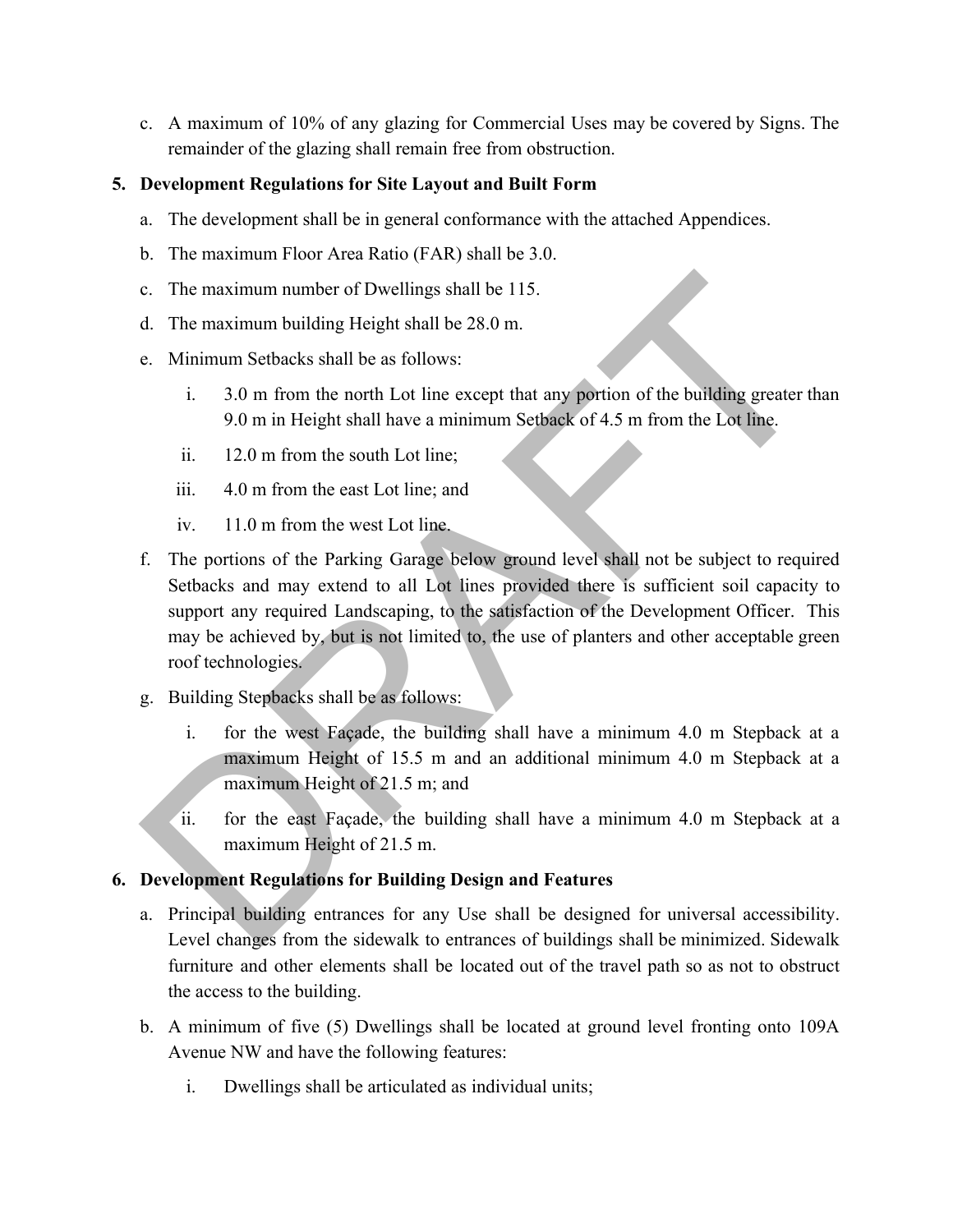- ii. each Dwelling shall have individual and private entrance access to ground level. Sliding patio doors shall not serve as this entrance;
- iii. masonry shall be used as the exterior cladding material for a minimum of 30% of the Façades of each Dwelling; and
- iv. a private outdoor Amenity Area of at least  $10 \text{ m}^2$  shall be provided in front of each Dwelling. Landscape features, such as decorative fencing, shrub beds, rock gardens and/or built elements such as private entrance features and verandas or porches, shall be incorporated.
- c. A minimum of four (4) Dwellings shall be located at ground level facing south and have the following features:
	- i. Dwellings shall be articulated as individual units;
	- ii. each Dwelling shall have individual and private entrance access to ground level. Sliding patio doors shall not serve as this entrance; and
	- iii. a private outdoor Amenity Area shall be provided in front of each Dwelling. Landscape features, such as decorative fencing, shrub beds, rock gardens and/or built elements such as private entrance features and verandas or porches, shall be incorporated.
- d. Commercial Uses shall not be located above the ground floor and shall have an external entrance that is separate from any access to Residential Uses, is universally accessible, and is oriented to face 109A Avenue NW and / or the publicly accessible Amenity Area to the west of the building. can Diverting. Tanascape teatures, sue as accorative telentig, simulo beas, re<br>gradens and/or built elements such as private entrance features and verandas<br>correlations, shall be incorporated.<br>C. A minimum of four (4) Div
- e. Architectural treatment of all Façades of the building shall create a unified building exterior. The building shall incorporate design elements to reduce the perceived mass and add architectural interest, including but not limited to:
	- i. clear articulation of the Façade, using a defined pattern of projections and recessions;
	- ii. a recession in the north Façade above 15.0 m in Height with a minimum 3.0 m depth and 10.0 m width;
	- iii. the use of a variety of exterior building cladding materials and colours;
	- iv. articulation of the two-storey ground oriented Dwellings along 109A Avenue; and
	- v. a prominent front entrance fronting a public roadway.
- f. All building Façades shall use high quality and durable exterior finishing materials. The use of vinyl siding is prohibited.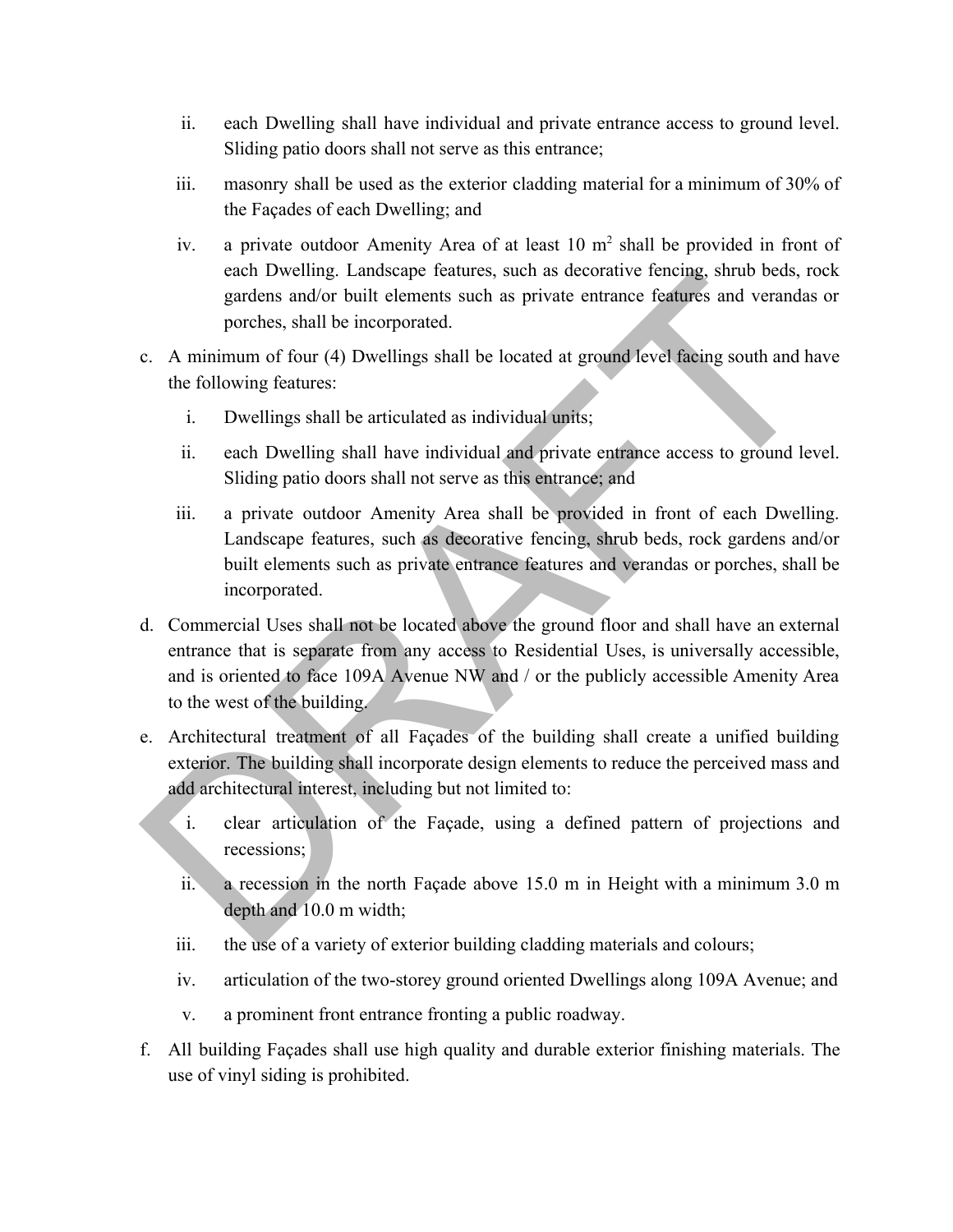- g. All mechanical equipment, including roof mechanical units, surface level venting systems, and transformers, where permitted, shall be properly barricaded and concealed by screening in a manner compatible with the architectural character of the building or by incorporating it within the building.
- h. Waste collection, storage areas, and loading shall be located within the building, screened from view from the Abutting public roadway and shall be designed to the satisfaction of the Development Officer in consultation with Waste Management Services, Subdivision, Development Coordination (Transportation) and City Operations.

# **7. Development Regulations for Parking, Loading, Storage, and Access**

- a. Vehicular access to the Site shall be from 109A Avenue NW.
- b. Vehicular parking shall be provided as per Section 54 Schedule 1(C) Transit Oriented Development and Main Streets Overlay of the Zoning Bylaw.
- c. Vehicular parking spaces shall be provided in an underground Parking Garage.
- d. A reduction in the number of off-street vehicular parking spaces may be considered if the owner can demonstrate through a Parking Impact Assessment or Parking Justification that a different number is appropriate, to the satisfaction of the Development Officer in consultation with Parking Management Services.
- e. No off-street loading spaces shall be required.
- f. Bicycle Parking shall be provided at a rate of 0.5 Bicycle Parking spaces per Dwelling, including:
- i. a minimum of 30 long-term Bicycle Parking spaces shall be provided in a safe and secure location in the underground Parking Garage or in another secure location within the building that is easily accessible to cyclists via access ramps or a route through the building which facilitates easy and efficient transportation of bicycles; The Development Officer in consultation with Waste Management Services, Subdivisia<br>
Development Coordination (Transportation) and City Operations<br>
Development Regulations for Parking, Loading, Storage, and Access<br>
2. Vehic
	- a minimum of 5 short-term Bicycle Parking spaces shall be provided in a visible and well-lit location within the public realm, either on or off-Site, and be developed to the satisfaction of the Development Officer in consultation with Subdivision and Development Coordination (Transportation); and
	- iii. if vertical or stacked racks are used, each Bicycle Parking space shall be a minimum of 0.4 m wide, 1.1 m deep, and have a vertical clearance of at least 2.2 m.

### **8. Development Regulations for Landscaping, Lighting, and Amenity Area**

a. A Landscape plan shall be provided by a registered AALA landscape architect and shall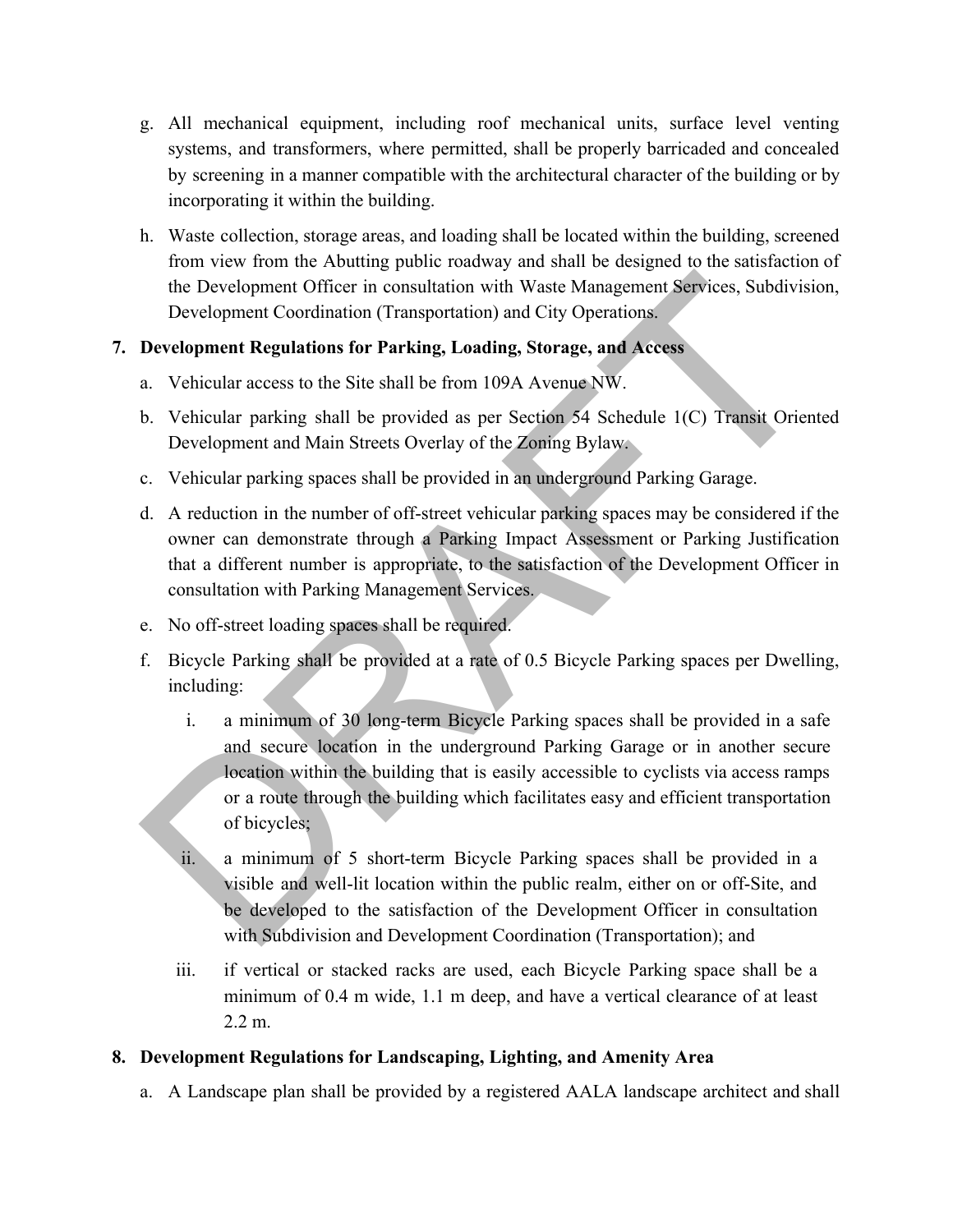include:

- i. a plant material palette that provides a variety of colors and textures to create seasonal interest particularly during the winter months; and
- ii. a mix of hard and soft landscaping elements.
- b. A minimum  $100 \text{ m}^2$  publicly accessible garden or plaza shall be developed on the west side of the building. The plaza shall be allowed in the applicable Setbacks and include seating and lighting and be Landscaped with a mix of coniferous and deciduous shrubs and trees where possible given the underground Parking Garage, in addition to annuals and/or perennials.
- c. An Amenity Area shall be provided above the fourth Storey of the west end of the building for the active or passive recreation and enjoyment of the residents.
- d. Landscaping that extends onto or over City-owned lands shall be developed in accordance with the Traffic Bylaw 5590 and the City Design and Construction Standards to the satisfaction of the Development Officer in consultation with Subdivision and Development Coordination (Transportation).
- e. If required by the Development Officer in consultation with Urban Forestry, an arborist report and tree preservation plan, shall be submitted with the Development Permit application to determine the impact of the proposed development, including excavation and construction, on the existing boulevard trees along 109A Avenue NW. If required by the Development Officer, an air spading tool shall be used to determine the amount and size of roots that may need to be cut for the foundation wall. If: side of the building. The plaza shall be allowed in the applicable Schacks and inclusted set<br>and inchuring and be Landscaped with a mix of coniferons and deciduous shm<br>and trees where possible given the underground Parking
	- i. the arborist report indicates that the development will unduly compromise the ongoing viability and health of a tree or trees, each tree shall be removed and replaced by a new tree within an enhanced growing medium at the cost of the owner; or
	- ii. the arborist report indicates that the development will not unduly compromise the ongoing viability and health of a tree or trees, each tree shall be retained and protected as per the City's Corporate Tree Management Policy C456A to the satisfaction of the Development Officer in consultation with Urban Forestry.
- f. An exterior lighting plan shall be required as part of the Development Permit application. Decorative and security lighting shall be designed and finished in a manner consistent with the architectural theme of the development and shall be provided to ensure a well-lit and safe environment for pedestrians.
- g. All exterior lighting of the Site shall be designed so that the lighting is directed away from adjacent residential development and illumination shall not extend beyond the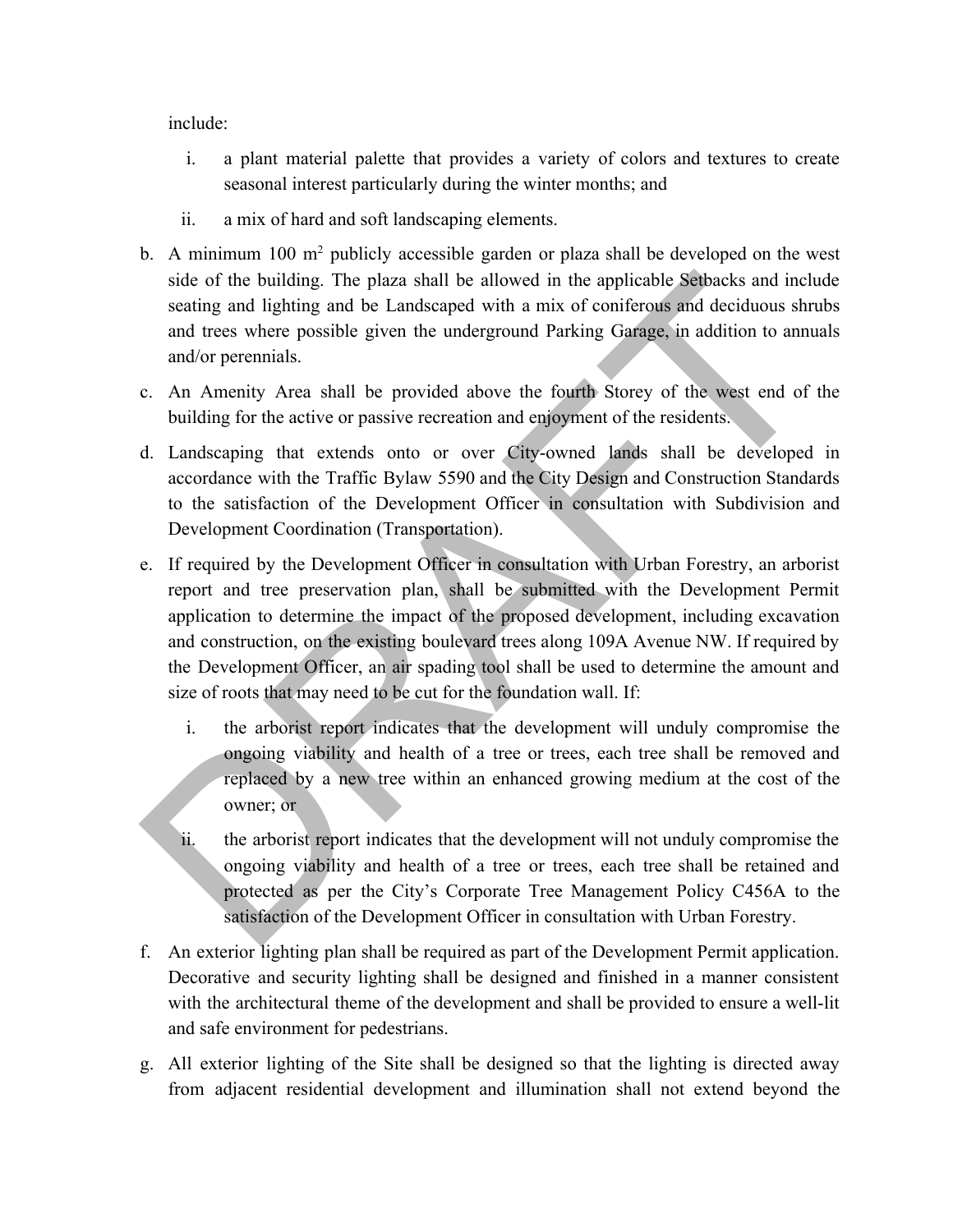boundaries of the Site. Night-time light pollution shall be reduced by avoiding over-illumination of the development and by using exterior lighting fixtures that are full cut-off in design to direct light downward.

#### **9. Public Improvements and Contributions**

- a. Prior to the issuance of a Development Permit for:
	- i. a building that contains 12 or more Dwellings; or
	- ii. a building that contains less than 12 Dwellings, but is part of a Site with 12 or more Dwellings in total;

the Development Officer shall ensure a signed agreement has been executed between the City and the owner, requiring the owner to provide the City, at the time of each Development Permit approval, the option to purchase up to 5% of the proposed number of Dwellings (rounded to the nearest Dwelling) in each building with Dwellings, at 85% of market value or the equivalent value as cash in lieu (at the discretion of the owner) to the City. The City may exercise its option to purchase only in respect of Dwellings that are individually titled**.**

- b. As a condition of the Development Permit for construction of a principal building, the owner shall enter into an agreement with the City of Edmonton for off-site improvements necessary to serve or enhance the development, such improvements to be constructed at the owner's cost and be designed to the satisfaction of the Development Officer in consultation with Subdivision and Development Coordination (Transportation). The agreement process includes an engineering drawing review and approval process. Improvements to address in the agreement include, but are not limited to: i. a building that contains 12 or more Dwellings; or<br>ii. a building that contains less than 12 Dwellings; or<br>ii. a building that contains less than 12 Dwellings, but is part of a Site with 12<br>more Dwellings in total;<br>the
	- i. removal of the existing two accesses on 109A Avenue NW to the site and construction of sidewalk and restoration of the boulevard;
	- ii. construction of a new access to 109A Avenue NW; and
	- iii. the repair of any damage to the abutting roadways, sidewalks and/or boulevard resulting from construction of the development, to the satisfaction of Subdivision and Development Coordination (Transportation). The Site must be inspected by Subdivision and Development Coordination (Transportation) prior to the start of the construction and once again when construction is complete.
- c. A minimum of four (4) Dwellings shall be suitable for families by meeting the following criteria:
	- i. have a minimum of 3 bedrooms;
	- ii. have direct individual access at ground level; and